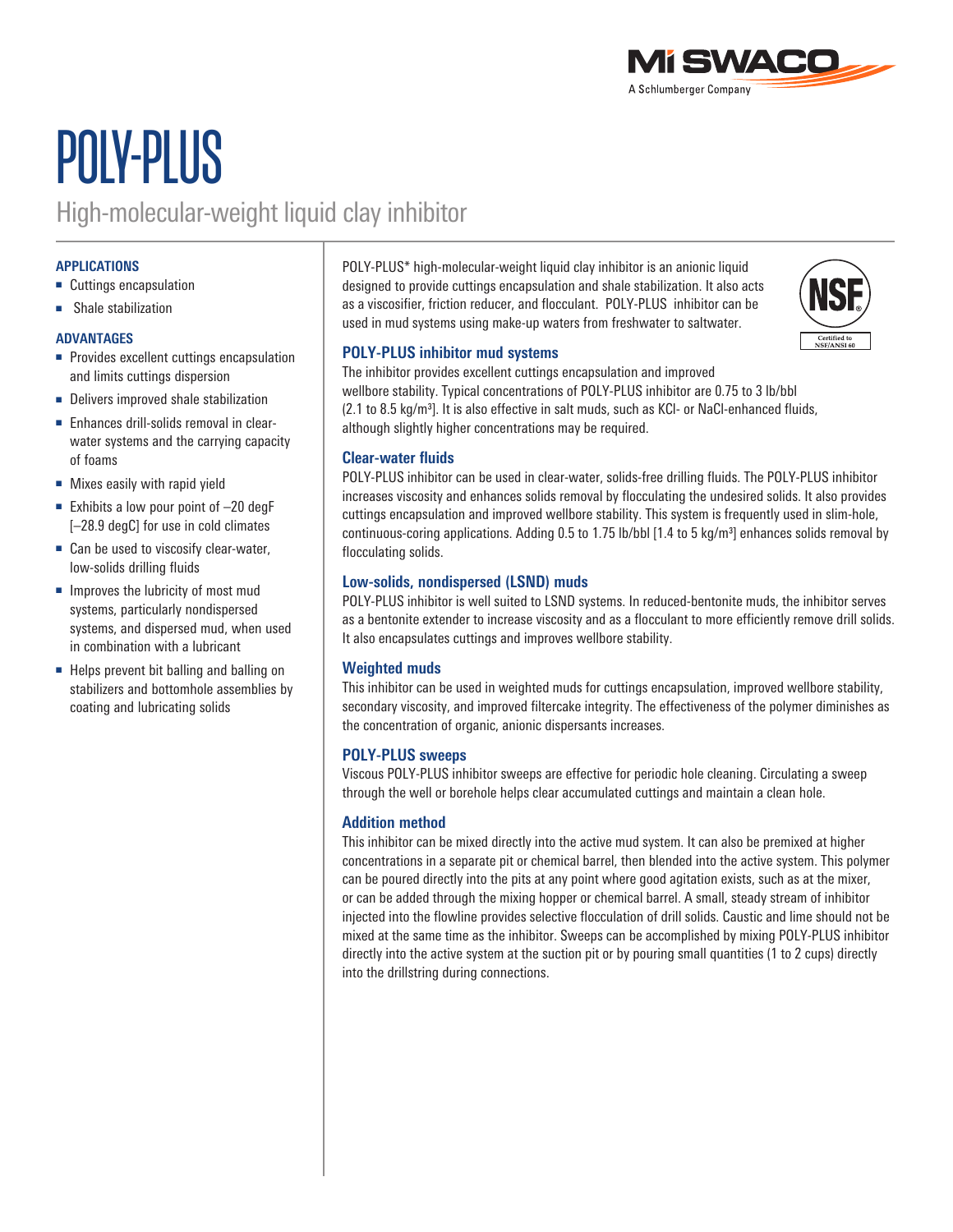## POLY-PLUS

#### **LIMITATIONS**

The following limitations apply to all acrylamide and acrylate copolymers:

- During initial treatment with this additive in a nondispersed mud system, severe flocculation may occur, causing high viscosity until all of the solids are coated. POLY-PLUS inhibitor mud systems use low concentrations of MAX GEL\* viscosifier to reduce this interaction. Continued additions of POLY-PLUS inhibitor result in a stable system with desired rheology. Always add bentonite first to the mud followed by the inhibitor to ensure proper yield of the bentonite and reduce the amount of polymer addition.
- The inhibitor is calcium-sensitive and begins to precipitate when the calcium concentration exceeds 300 mg/L.
- POLY-PLUS inhibitor is pH-sensitive, with an optimal range of 8.5 to 10.5. At pH levels above this range, hydrolysis may convert polyacrylamide into polyacrylate and release ammonia (NH3).
- The inhibitor is temperature-stable to approximately 350 degF [176.7 degC] although the copolymer may begin to hydrolyze into polyacrylate when exposed to prolonged temperatures above 275 degF [135 degC] and release ammonia (NH<sub>3</sub>).
- POLY-PLUS inhibitor is subject to shear degradation of its viscosity, but cuttings encapsulation and shale stabilization will not be affected.

#### **Contamination**

This inhibitor reacts with multivalent cations such as calcium. In concentrations greater than 300 mg/L, calcium causes the polymer to precipitate. Use soda ash to remove calcium concentrations above 300 mg/L.

Treat cement contamination to keep the calcium and pH as low as possible. Use sodium bicarbonate along with a pH-reducing product, such as lignite, to treat cement contamination.

Zinc oxide is recommended if hydrogen sulfide gas is encountered. Zinc oxide is preferred to liquid products containing zinc. Due to lower solubility, zinc oxide does not react with this inhibitor as readily as liquid products that contain zinc.

#### **Cleanup**

POLY-PLUS inhibitor can be chemically broken down with liquid bleach in regular household concentration (5% sodium hypochlorite). Use 5 galUS [18.9 L] of liquid bleach per 100 galUS [378.5 L] of fluid formulated with inhibitor. Do not use perfumed liquid bleach or solid calcium hypochlorite.

#### **Toxicity and handling**

Bioassay information is available on request. Handle as an industrial chemical, wearing protective equipment and observing the precautions described in the MSDS.

#### **Packaging and storage**

POLY-PLUS inhibitor is packaged in 5-galUS [18.9-L] buckets. Store in a dry location away from sources of heat or ignition, and minimize dust.